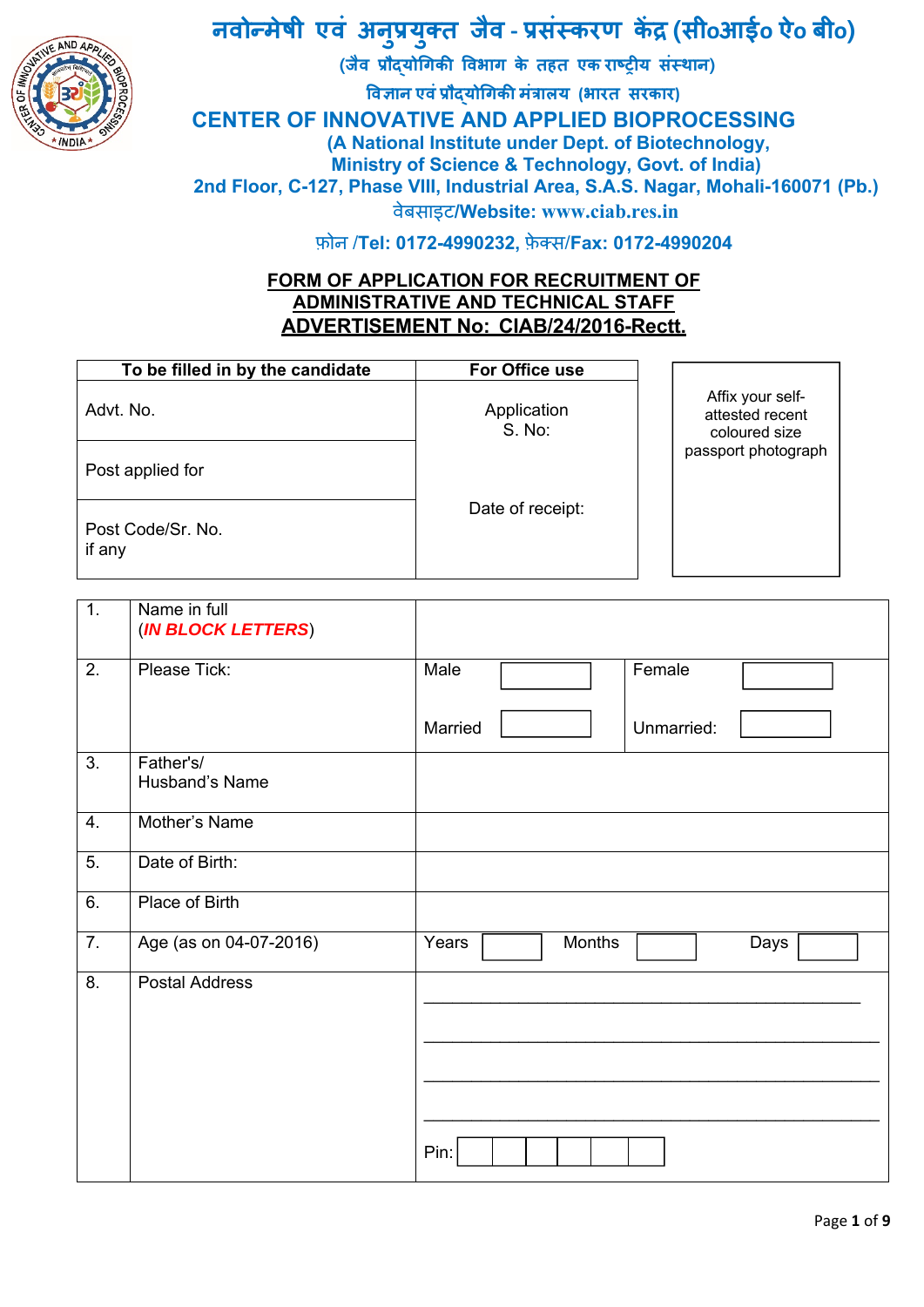| 9.  | Phone No. (with STD code)                              |      |
|-----|--------------------------------------------------------|------|
| 10. | Mobile No                                              |      |
| 11. | E-mail                                                 |      |
| 12. | <b>Permanent Home Address</b>                          | Pin: |
| 13. | Are you a citizen of India by birth or<br>by domicile? |      |

#### 14. State 'Yes' if you are Physically Handicapped or are a member of Scheduled Caste/Scheduled Tribe/ Other Backward Class: (*If Yes, Attach an attested copy of the prescribed certificate*)

| <b>Physically Handicapped</b> | <b>Scheduled Caste</b> | <b>Scheduled Tribe</b> | <b>Other Backward Class</b> |
|-------------------------------|------------------------|------------------------|-----------------------------|
|                               |                        |                        |                             |

 $\_$  , and the set of the set of the set of the set of the set of the set of the set of the set of the set of the set of the set of the set of the set of the set of the set of the set of the set of the set of the set of th \_\_\_\_\_\_\_\_\_\_\_\_\_\_\_\_\_\_\_\_\_\_\_\_\_\_\_\_\_\_\_\_\_\_\_\_\_\_\_\_\_\_\_\_\_\_\_\_\_\_\_\_\_\_\_\_\_\_\_\_\_\_\_\_\_\_\_\_\_\_\_\_\_\_\_\_\_\_\_\_\_\_\_\_\_ \_\_\_\_\_\_\_\_\_\_\_\_\_\_\_\_\_\_\_\_\_\_\_\_\_\_\_\_\_\_\_\_\_\_\_\_\_\_\_\_\_\_\_\_\_\_\_\_\_\_\_\_\_\_\_\_\_\_\_\_\_\_\_\_\_\_\_\_\_\_\_\_\_\_\_\_\_\_\_\_\_\_\_\_\_

15. Are you related to any employee(s) of the Department of Biotechnology or Center of Innovative & Applied Bioprocessing (CIAB)? If Yes, Give Details:

## 16. Educational/ Professional Qualifications

#### *(a) (Class 10th Onwards to Master's Degree(s):*

| Exam.<br>Passed | $%$ age of<br>marks or<br><b>CGPA</b> | Year of<br>Passing | <b>Duration of</b><br>the Degree,<br>etc. | Board/Univ. | Subject(s) |
|-----------------|---------------------------------------|--------------------|-------------------------------------------|-------------|------------|
|                 |                                       |                    |                                           |             |            |
|                 |                                       |                    |                                           |             |            |
|                 |                                       |                    |                                           |             |            |
|                 |                                       |                    |                                           |             |            |
|                 |                                       |                    |                                           |             |            |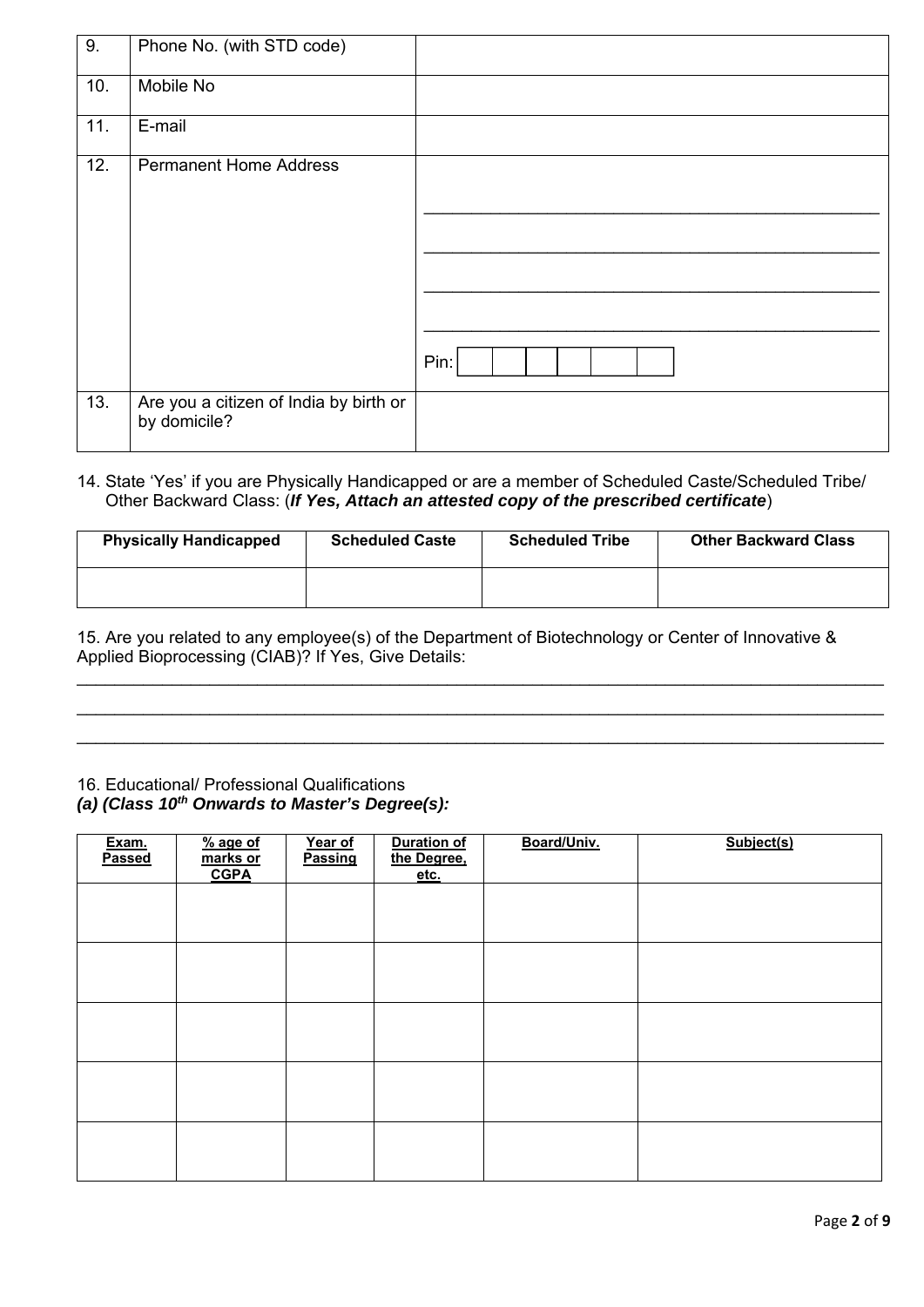*18. Details about Ph.D. Thesis and Degree (For the post of Technical Officer)*

(i) Exact subject in which registered for Ph.D. or Thesis submitted for or Degree Obtained

(ii) Date (DD/MM/YYYY) of Registration/Enrolment for Ph.D. Degree

(iii) Date (DD/MM/YYYY) of Submission of Ph.D. Thesis or Award of Degree

(iv) Full Title of Ph.D. Thesis

(v) If as per advertisement for the position for which this application is being submitted, it is required to reflect subject/topic of specialization of your Ph.D. dissertation. Please indicate your specialization below and provide a (half to one) page summary of your Ph.D. research work in testimony of the same (as a SEPARATE ANNEXURE).

19. Professional Qualification (e.g. Professional Trainings, Courses, Workshops etc.)

| Exam.<br>Passed | <b>Division/ Grade</b><br><u>&amp; % age of</u><br>marks, if<br>applicable | Year of<br><b>Training</b> | <b>Duration of the</b><br>training/courses<br>etc. | Institute /<br><b>Organisation</b> | Subject/Topic |
|-----------------|----------------------------------------------------------------------------|----------------------------|----------------------------------------------------|------------------------------------|---------------|
|                 |                                                                            |                            |                                                    |                                    |               |
|                 |                                                                            |                            |                                                    |                                    |               |
|                 |                                                                            |                            |                                                    |                                    |               |
|                 |                                                                            |                            |                                                    |                                    |               |
|                 |                                                                            |                            |                                                    |                                    |               |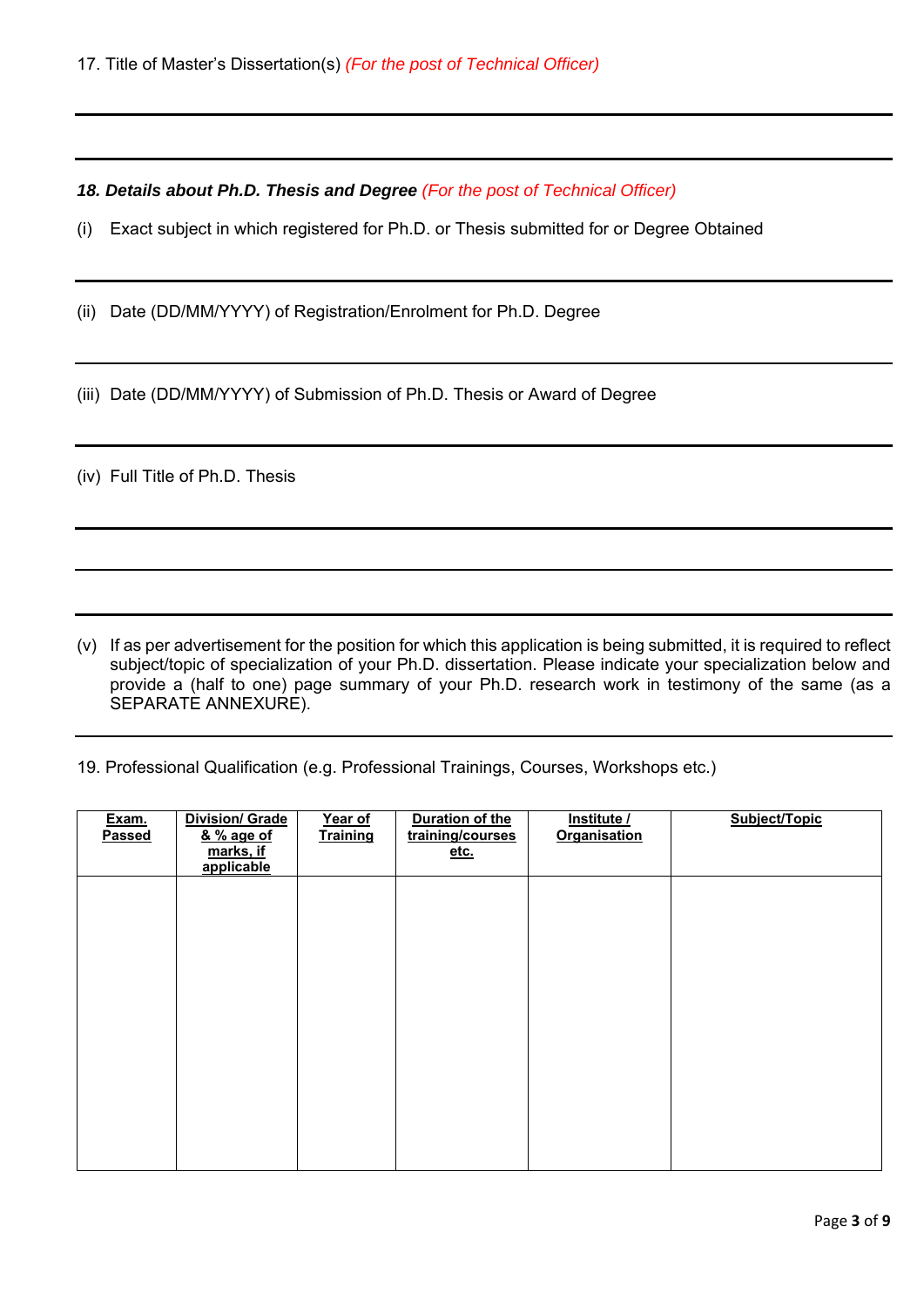20. Details of employment (in chronological order):

| <u>20. Details of employment (in chronological order).</u><br><b>Organization</b><br>(also specify<br>whether | <b>Post Held</b><br>(Also<br>specify  | Scale of<br>pay/ Pay<br><b>Band and</b> | State if<br>Pay Scale<br>is Govt. | <b>Duration</b><br>(Exact dates to<br>be given) |    | <b>Total</b><br>period<br>(in years) | <b>Nature of</b><br><b>duties</b><br>(enclosed a              |
|---------------------------------------------------------------------------------------------------------------|---------------------------------------|-----------------------------------------|-----------------------------------|-------------------------------------------------|----|--------------------------------------|---------------------------------------------------------------|
| Govt./PSU or<br>Autonomous<br>body or /Private)                                                               | whether<br>regular or<br>contractual) | <b>Grade Pay</b>                        | (CDA or<br>IDA)                   | From                                            | To |                                      | separate<br>sheet in<br>case the<br>space is<br>insufficient) |
|                                                                                                               |                                       |                                         |                                   |                                                 |    |                                      |                                                               |
|                                                                                                               |                                       |                                         |                                   |                                                 |    |                                      |                                                               |
|                                                                                                               |                                       |                                         |                                   |                                                 |    |                                      |                                                               |
|                                                                                                               |                                       |                                         |                                   |                                                 |    |                                      |                                                               |
|                                                                                                               |                                       |                                         |                                   |                                                 |    |                                      |                                                               |
|                                                                                                               |                                       |                                         |                                   |                                                 |    |                                      |                                                               |
|                                                                                                               |                                       |                                         |                                   |                                                 |    |                                      |                                                               |
|                                                                                                               |                                       |                                         |                                   |                                                 |    |                                      |                                                               |
|                                                                                                               |                                       |                                         |                                   |                                                 |    |                                      |                                                               |
|                                                                                                               |                                       |                                         |                                   |                                                 |    |                                      |                                                               |
|                                                                                                               |                                       |                                         |                                   |                                                 |    |                                      |                                                               |
|                                                                                                               |                                       |                                         |                                   |                                                 |    |                                      |                                                               |
|                                                                                                               |                                       |                                         |                                   |                                                 |    |                                      |                                                               |
|                                                                                                               |                                       |                                         |                                   |                                                 |    |                                      |                                                               |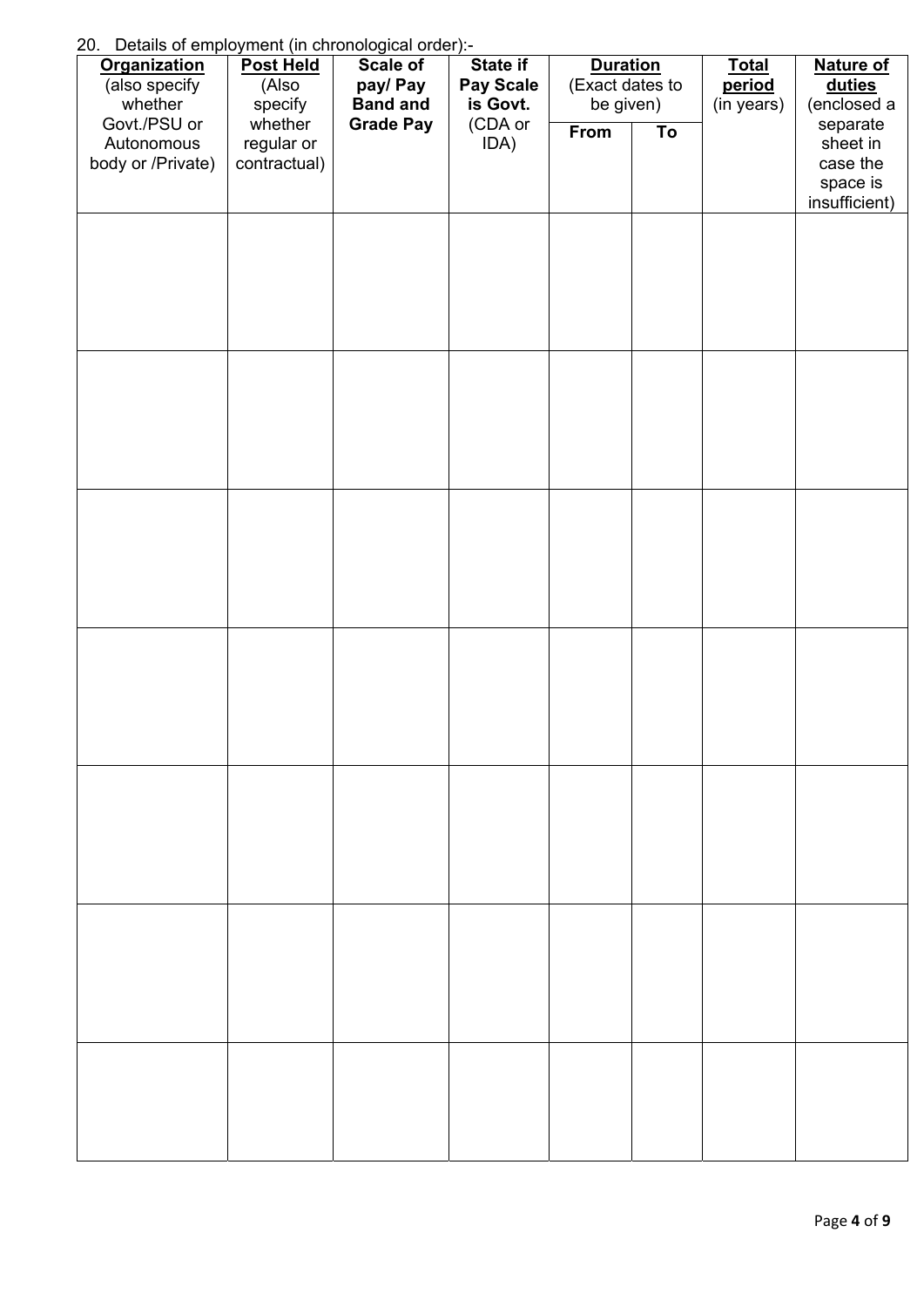

22. If your answer at 21 (above) is Yes, please state if you are a *Regular Employee or / are an employee*  on Probation

23. Relevant Professional Honours, Awards, Accreditations/recognitions etc.

| (i)   |  |  |
|-------|--|--|
| (ii)  |  |  |
| (iii) |  |  |

24. Time (in Months) required for joining, if selected: \_\_\_\_\_\_\_\_\_\_\_\_\_\_\_\_\_\_\_\_\_\_\_\_\_

25. Additional information, if any, which you would like to mention in support of your suitability for the post:

26. Names and addresses of 3 referees (*with email addresses*)

| $\frac{SI}{No}$ | <b>Name</b> | <b>Address</b> | E-Mail ID / Phone No. |
|-----------------|-------------|----------------|-----------------------|
| $\mathbf 1$ .   |             |                |                       |
| 2.              |             |                |                       |
| 3.              |             |                |                       |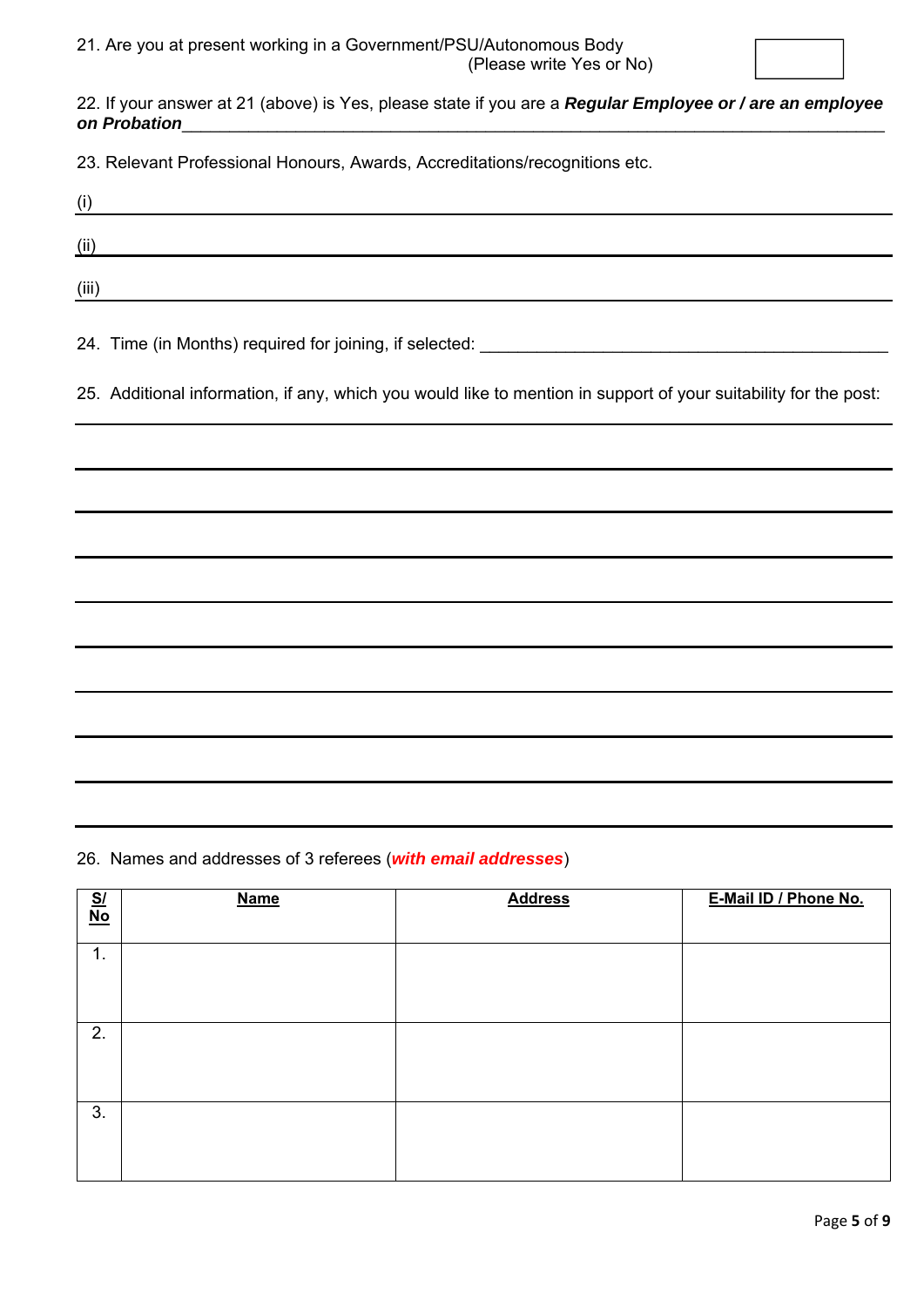| S/No | <b>Enclosures</b> |
|------|-------------------|
|      |                   |
|      |                   |
|      |                   |
|      |                   |
|      |                   |
|      |                   |
|      |                   |
|      |                   |
|      |                   |

### **DECLARATION BY THE CANDIDATE**

*I, \_\_\_\_\_\_\_\_\_\_\_\_\_\_\_\_\_\_\_\_\_\_\_\_\_\_\_\_\_\_\_\_\_\_\_\_\_\_\_ hereby declare that the statements made in the*  application are true, complete and correct to the best of my knowledge and belief and in the event of any of *the information being found false or incorrect or any ineligibility being detected before or after the selection, my candidature is liable to be cancelled and action taken against me. I also agree that CIAB may contact any or all of the above three referees named by me and seek information about me in confidence. I am aware that CIAB is free to act upon such information independently to judge my suitability for the post applied for.* 

Date:

Place: Candidate's signature

Full name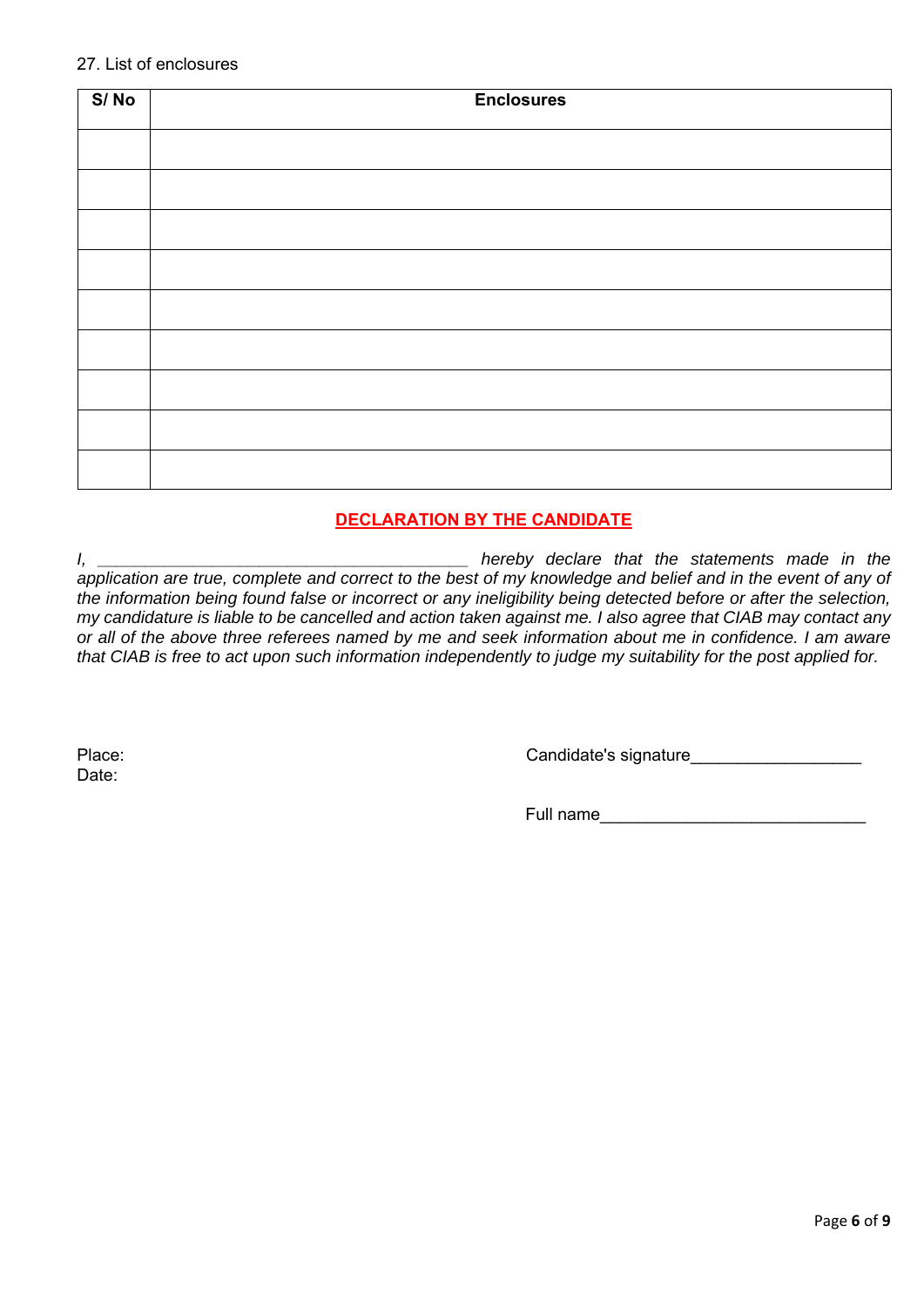## **Endorsement by the Head of the Department or Office**

*(Candidate already in employment should get the following endorsement signed by his/her present employer)*

| Νú |  |
|----|--|
|----|--|

Forwarded application of Dr./ Shri / Ms. Change and Change and Change and Change & Designation).

It is certified that:

1. The information furnished by Dr./ Shri / Ms\_\_\_\_\_\_\_\_\_\_\_\_\_\_\_\_\_\_\_\_\_\_\_\_\_\_\_\_\_\_\_\_\_\_ has been verified from official records and found correct.

2. It is also certified that no disciplinary/ departmental enquiry is either pending or contemplated against **against against against against and that he/she is not undergoing any penalty.** 

3. His/ Her integrity is certified.

Signature……………………….

Official Stamp:

Designation……….…………….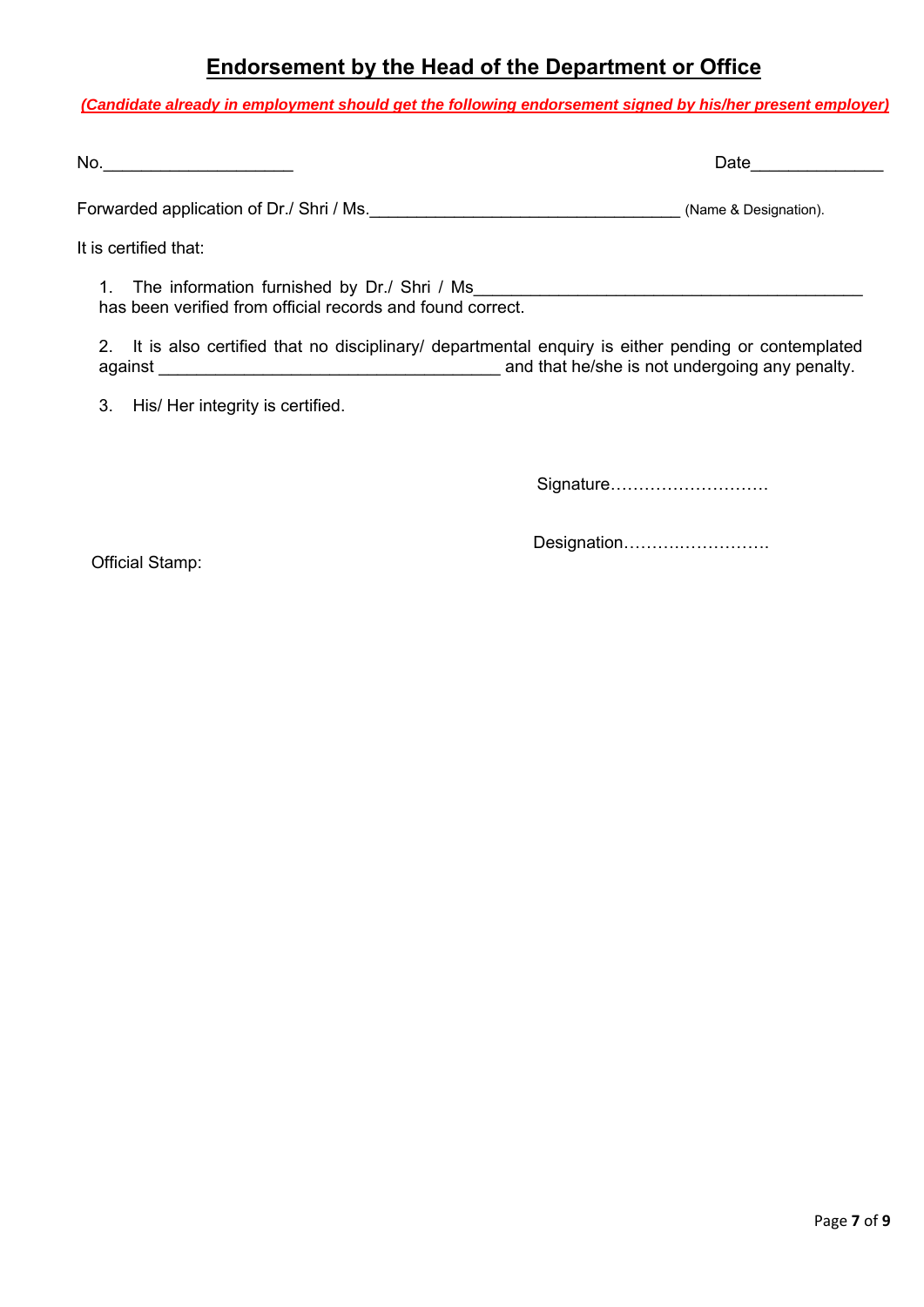# **SELF DESCRIPTION OF QUALIFICATIONS REQUIRED vs. POSSESSED**

*(To be submitted along with the completed Application Form)* 

- **1. Name:**\_\_\_\_\_\_\_\_\_\_\_\_\_\_\_\_\_\_\_\_\_\_\_\_\_\_\_\_\_\_\_\_\_\_\_\_\_\_\_\_\_\_\_\_\_\_\_\_\_\_\_\_\_\_\_\_\_\_\_\_\_\_\_\_\_\_\_\_\_\_\_\_\_\_\_\_
- **2. (i) Date of Birth & Age (as on 04-07-2016):\_\_\_\_\_\_\_\_\_\_\_\_\_\_\_\_\_\_\_\_\_\_\_\_\_\_\_\_\_\_\_\_\_\_**
- **3. Advt. No. CIAB/24/2016-Rectt.**
- **4. Position:** \_\_\_\_\_\_\_\_\_\_\_\_\_\_\_\_\_\_\_\_\_\_\_\_\_\_\_\_\_\_\_\_\_\_\_\_\_\_\_\_\_\_\_\_\_\_\_\_\_\_\_\_\_\_\_\_\_\_\_\_\_\_\_\_

| <b>Parameter</b>                                                                                                      | <b>Required as per</b><br><b>Advertisement</b> | <b>Possessed by you with comments, if</b><br>any |
|-----------------------------------------------------------------------------------------------------------------------|------------------------------------------------|--------------------------------------------------|
| Age                                                                                                                   |                                                |                                                  |
| <b>Educational</b><br>Qualification                                                                                   |                                                |                                                  |
| <b>Other Academic</b><br>credentials, like<br><b>R&amp;D/Technical</b><br>leadership                                  |                                                |                                                  |
| <b>Research/Industrial</b><br><b>Experience,</b><br>if applicable &<br><b>Other Experience</b><br>(duration & Nature) |                                                |                                                  |
| Professional<br><b>Skills/Competences</b><br><b>Match</b>                                                             |                                                |                                                  |
| Output/Outcome/<br><b>Achievements</b><br>of work                                                                     |                                                |                                                  |
| <b>Other Technical/</b><br><i>Translational/</i><br><b>Scientific</b><br>credentials, if<br>applicable                |                                                |                                                  |

**Signature of applicant**

**\_\_\_\_\_\_\_\_\_\_\_\_\_\_\_\_\_\_\_**